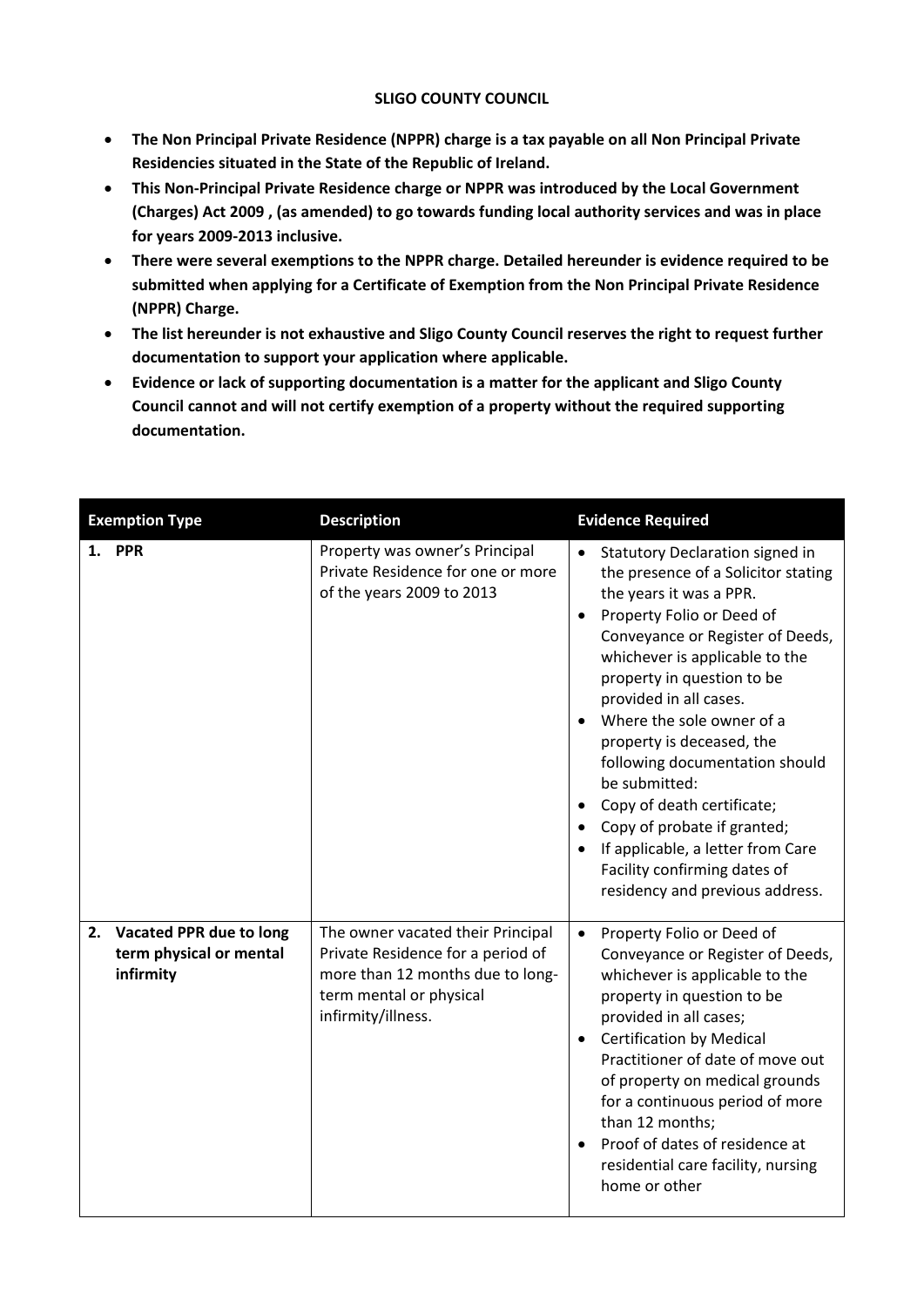|    | 3. Granny Flat/2KM Rule                                | On the liability date(s) during<br>2009-2013, the property is<br>occupied rent free by a relative of<br>the owner, as their Principal<br>Private Residence and is within a<br>2KM radius of the owner's<br><b>Principal Private Residence</b> | $\bullet$              | Property Folio or Deed of<br>Conveyance or Register of Deeds<br>for both properties, whichever is<br>applicable to be provided in all<br>cases<br>Site location map to scale<br>showing exact location of both<br>properties and indicating the<br>distance between them<br>Evidence that the property is the<br>Principal Private Residence of the<br>family member<br>Evidence that the other property<br>is the Principal Private Residence<br>of the owner<br>Written declaration signed by<br>both parties declaring the<br>relationship to each other and<br>that the property is occupied<br>rent-free. |
|----|--------------------------------------------------------|-----------------------------------------------------------------------------------------------------------------------------------------------------------------------------------------------------------------------------------------------|------------------------|----------------------------------------------------------------------------------------------------------------------------------------------------------------------------------------------------------------------------------------------------------------------------------------------------------------------------------------------------------------------------------------------------------------------------------------------------------------------------------------------------------------------------------------------------------------------------------------------------------------|
| 4. | <b>Right of Residency</b>                              | Occupant of the property, while<br>not the legal owner, has a legal<br>right to reside in the property<br>until a specified time.                                                                                                             | $\bullet$<br>$\bullet$ | Property Folio or Deed of<br>Conveyance or Register of Deeds,<br>whichever is applicable to the<br>property in question to be<br>provided in all cases;<br>Legal documentation showing<br>right of residence if not already<br>on the folio;<br>Evidence that the property is the<br>Principal Private Residence of<br>occupier who had right of<br>residency                                                                                                                                                                                                                                                  |
| 5. | <b>Divorce or Legal</b><br><b>Separation of owners</b> | Joint owners were party to a<br>marriage. Decree of divorce or<br>judicial separation granted before<br>liability date. Property is occupied,<br>on the liability date, by one<br>partner to the marriage as their<br>PPR.                    | $\bullet$              | Property Folio or Deed of<br>Conveyance or Register of Deeds,<br>whichever is applicable to the<br>property in question to be<br>provided in all cases;<br>Proof of Judicial Separation or<br>Decree of Divorce or a<br>declaration recognised under the<br>Law of the State;<br>Evidence that the property is the<br>PPR of the partner residing in the<br>property during the charge years                                                                                                                                                                                                                   |
| 6. | Comprised in a<br><b>Discretionary Trust</b>           | The property in question is/was<br>comprised in a Discretionary Trust<br>for the charge years in question.<br>(within the meaning of the Capital<br><b>Acquisitions Tax Consolidation Act</b><br>2003) or the owner of which is a             |                        | Property Folio or Deed of<br>Conveyance or Register of Deeds,<br>whichever is applicable to the<br>property in question to be<br>provided in all cases and map,<br>including copy of Deed of                                                                                                                                                                                                                                                                                                                                                                                                                   |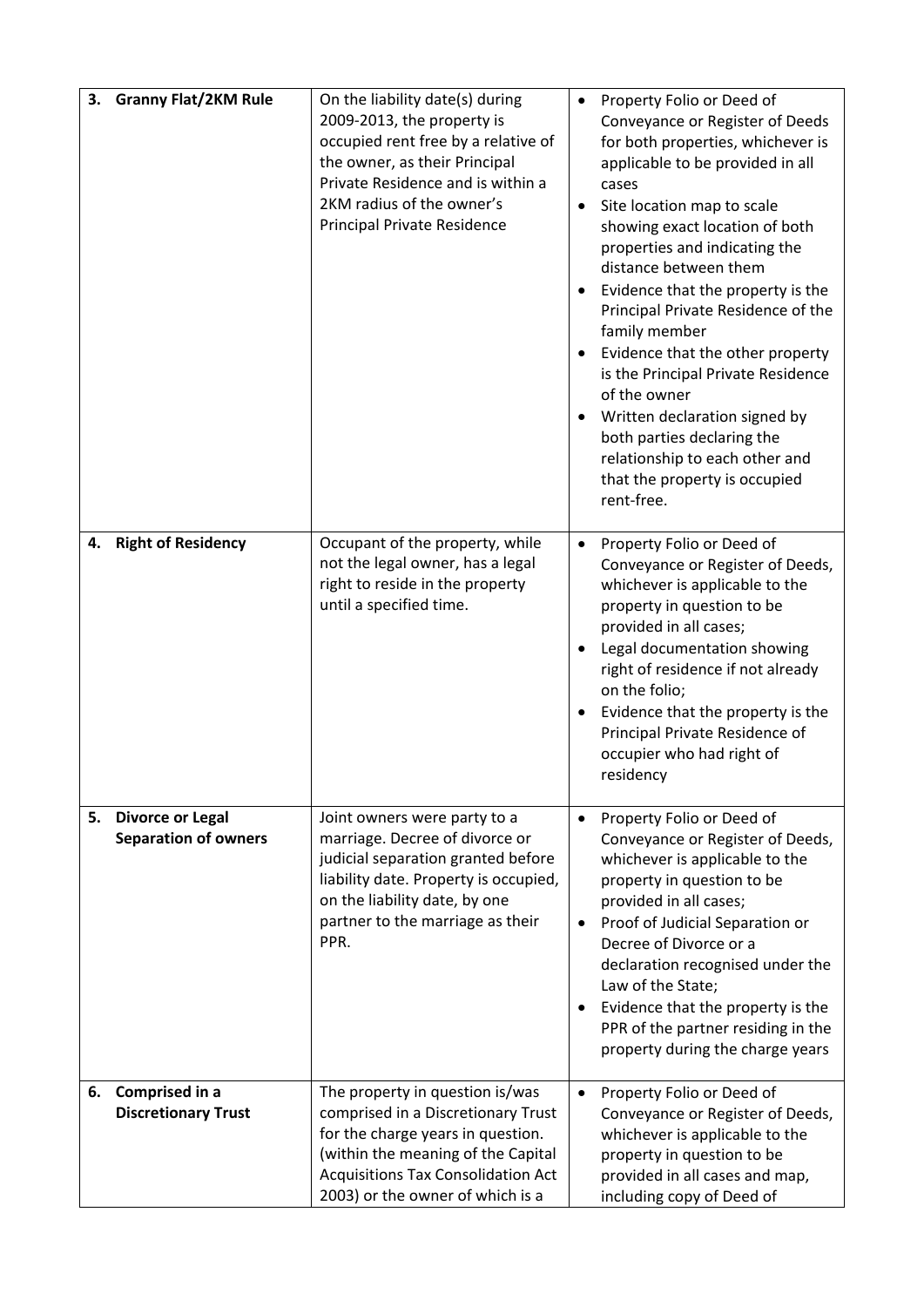|    |                                                    | body corporate beneficially<br>entitled in possession, being a<br>Trust or Body Corporate which is<br>approved as an eligible charity in<br>accordance with Part 3 of<br>schedule 26A of the Act of 1997                                                                                                                                                                                                                                             | Transfer of property to<br><b>Discretionary Trust</b><br>documentation showing details<br>of the Trust<br>Documentary evidence that the<br>Trust comes within the meaning<br>of the Capital Acquisitions Tax<br><b>Consolidation Act 2003</b><br>Written confirmation from<br><b>Revenue Commissioners</b><br>supporting the application                                                |
|----|----------------------------------------------------|------------------------------------------------------------------------------------------------------------------------------------------------------------------------------------------------------------------------------------------------------------------------------------------------------------------------------------------------------------------------------------------------------------------------------------------------------|-----------------------------------------------------------------------------------------------------------------------------------------------------------------------------------------------------------------------------------------------------------------------------------------------------------------------------------------------------------------------------------------|
|    | 7. Property in Receivership                        | Property in Receivership                                                                                                                                                                                                                                                                                                                                                                                                                             | Property Folio or Deed of<br>Conveyance or Register of Deeds,<br>whichever is applicable to the<br>property in question to be<br>provided in all cases<br>Copy of Deed of Appointment<br>which should specify the<br>property in question and the date<br>of appointment of the Receiver<br>Evidence of status of the<br>property during the years 2009 -<br>2013                       |
| 8. | <b>Rental Accommodation</b><br><b>Scheme (RAS)</b> | Properties let under RAS in 2009,<br>2010 and 2011 were exempt from<br>the charge where the contract<br>was signed prior to the liability<br>date. The liability date for 2009<br>was 31st July and for 2010 and<br>2011 it was 31 <sup>st</sup> March. However,<br>the Local Government (Household<br>Charge) Act, 2011 amended,<br>removed this exclusion and from<br>2012, all properties let under the<br>RAS are liable for the NPPR<br>charge. | No additional information required<br>from customer as checks will be<br>carried out by the Local Authority.<br>Relevant documentation should be<br>submitted.                                                                                                                                                                                                                          |
| 9. | Uninhabitable                                      | Property was not suitable for<br>occupation during the charge<br>years 2009-2013. The property<br>may be old and dilapidated or<br>could be a new build under<br>construction.<br>* The following criteria is<br>referenced in determining of a<br>property is uninhabitable:<br>Does the property have a<br>sound roof?<br>Is it so affected by dampness<br>as to make it unsuitable for                                                            | A completed uninhabitable<br>$\bullet$<br>declaration form<br>A builders' or engineers' report<br>outlining the condition of the<br>property<br>If the property was undergoing<br>renovations during the charge<br>years, as well as the above,<br>further evidence to support this<br>in the form of receipts for<br>significant works (plumbing,<br>sanitary etc) should be submitted |